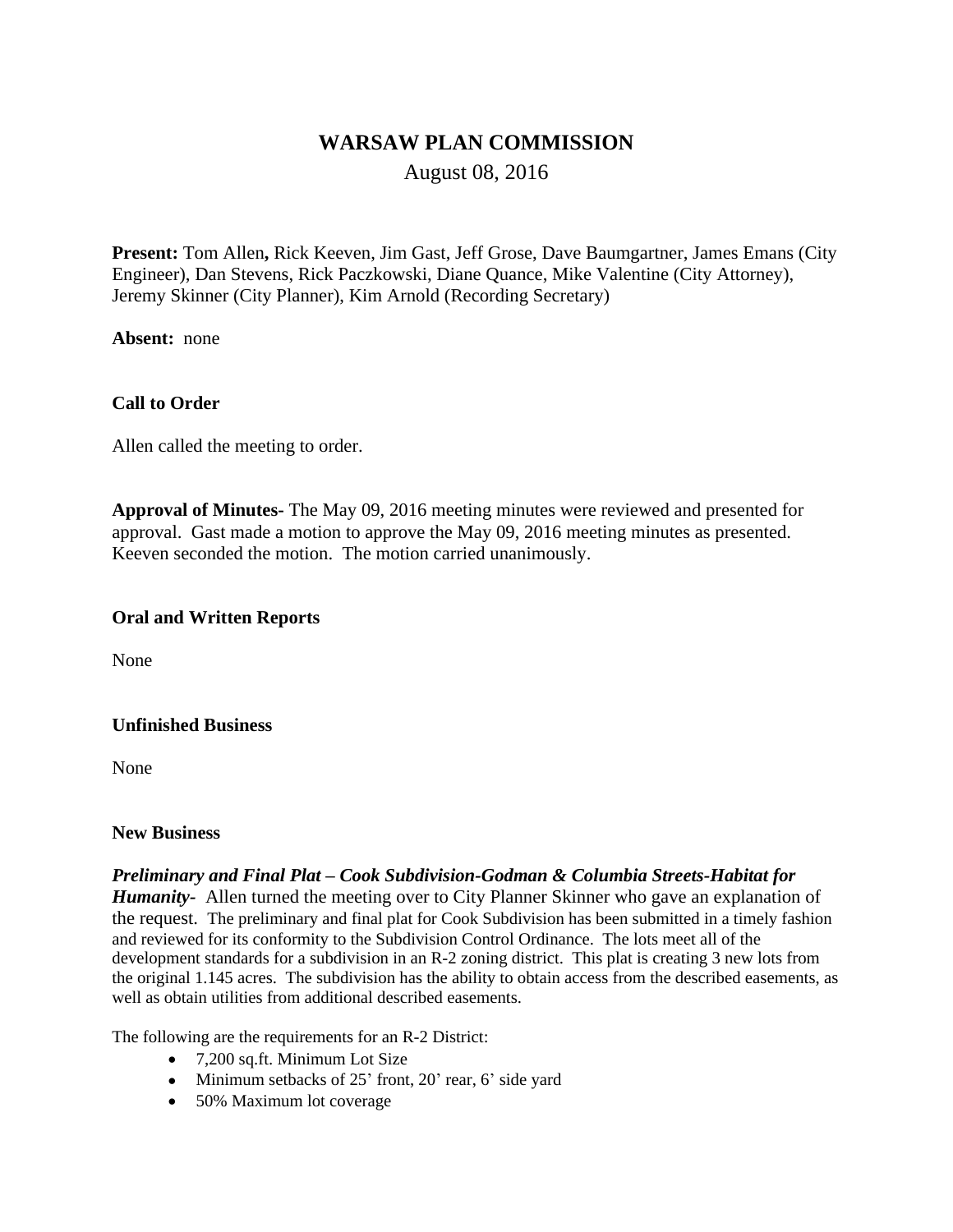• 35' building height restriction

The proposed plat meets all of the subdivision requirements concerning lot sizes. There are currently two tracts of land that Habitat is requesting to plat into 3 buildable lots.

After discussing the various components with the City Engineer, Street Superintendant, and Waste Water Superintendant the City has the following recommendations.

- 1. The lots ingress and egress access remain through the existing and described easements including the proposed 10-foot Columbia Street Extension being described as an ingress/egress and utility easement. This would remove the request to describe that 10-foot section as City right-of-way.
- 2. The previously discussed 10-foot section described as Columbia Street Extended and the 15-foot utility easement be combined to create a 25-foot utility easement in order to provide public utility infrastructure.
- 3. The proposed utility easement would then provide the space to place a new minimum 8-inch sanitary sewer main to serve both lots 2 and 3 as shown on the proposed plat. This sewer main would run approximately 165-feet south of Godman Street, and be built and inspected for compliance with the City of Warsaw's construction standards.

City Planner Skinner recommended against granting final plat approval until we work out a few minor plat description details with Habitat. City Planner Skinner recommended granting preliminary plat approval for the Cook Subdivision with the previously discussed conditions (See 1-3).

Allen opened the meeting to any person wishing to speak in favor or against the petition.

Diane Warren, adjoining lot owner, expressed concerns of water run-off from the developed lot onto her property. She has lived there for many years and has made improvements on her own property for water run-off and doesn't want new problems created. City Planner Skinner addressed the issue and turned the meeting over to Tom Hardy, of Kimpel & Associates. He explained the plan for a swale was already in place on the preliminary plans. Brian Bibler of 705 S. Union St. spoke of existing water problems as well. Allen explained this portion of the meeting was for any person to speak in favor or against the petition. The concerns about water could be addressed by employees of the City, specifically James Emans, City Engineer and Jeremy Skinner, City Planner. Concerns pointed out by City Planner Skinner, referenced in the Directors Comments, will be addressed by Kimpel and Associates on the Final Plat after a mutual resolution is decided upon.

Allen closed the meeting to the public as no person was present to speak in favor or against the petition.

Motion was made by Grose to approve the Preliminary Plat-Cook Subdivision-Godman & Columbia Streets-Habitat for Humanity. Baumgartner seconded the motion. The motion carried unanimously.